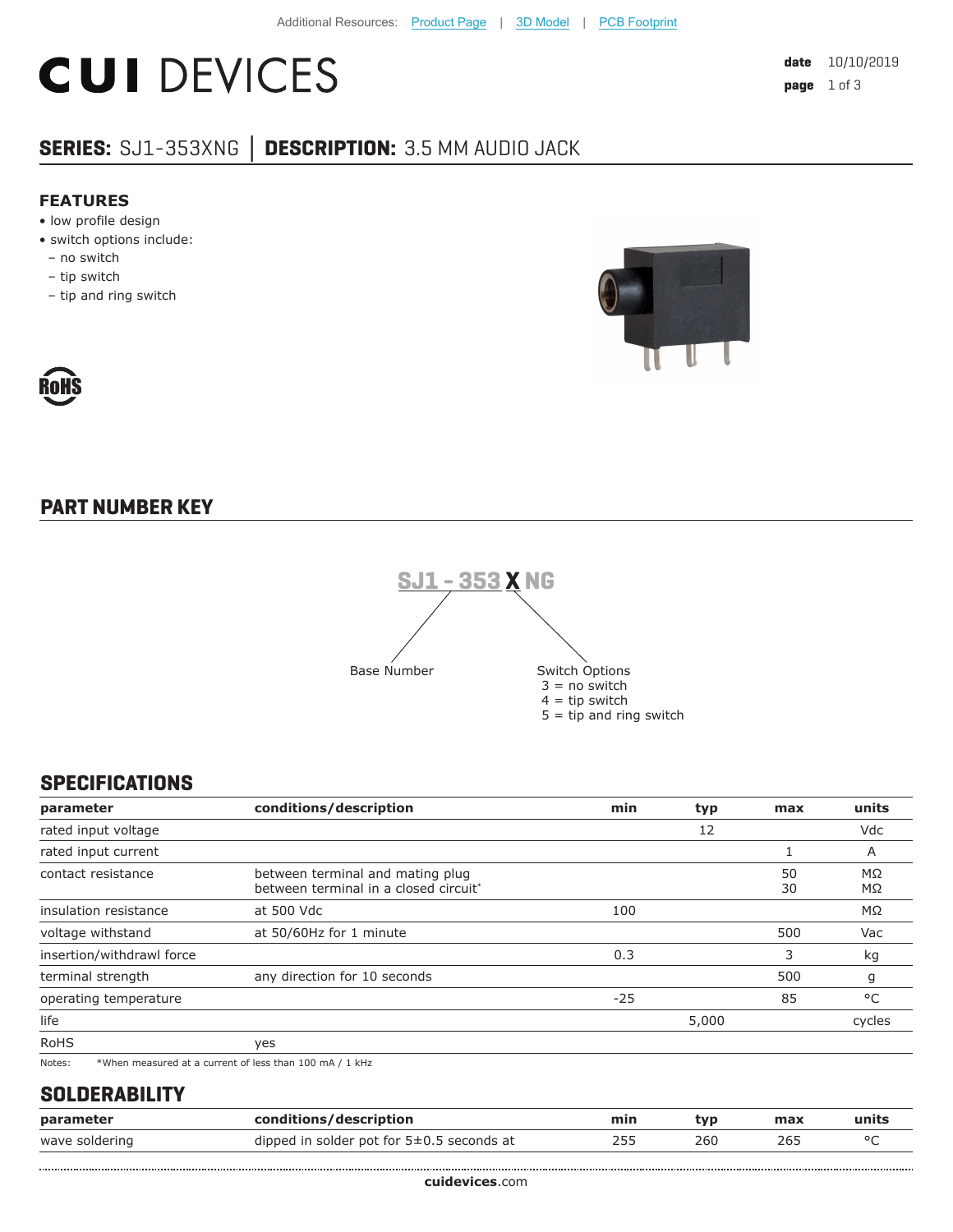...........................

#### **MECHANICAL DRAWING**

......................................